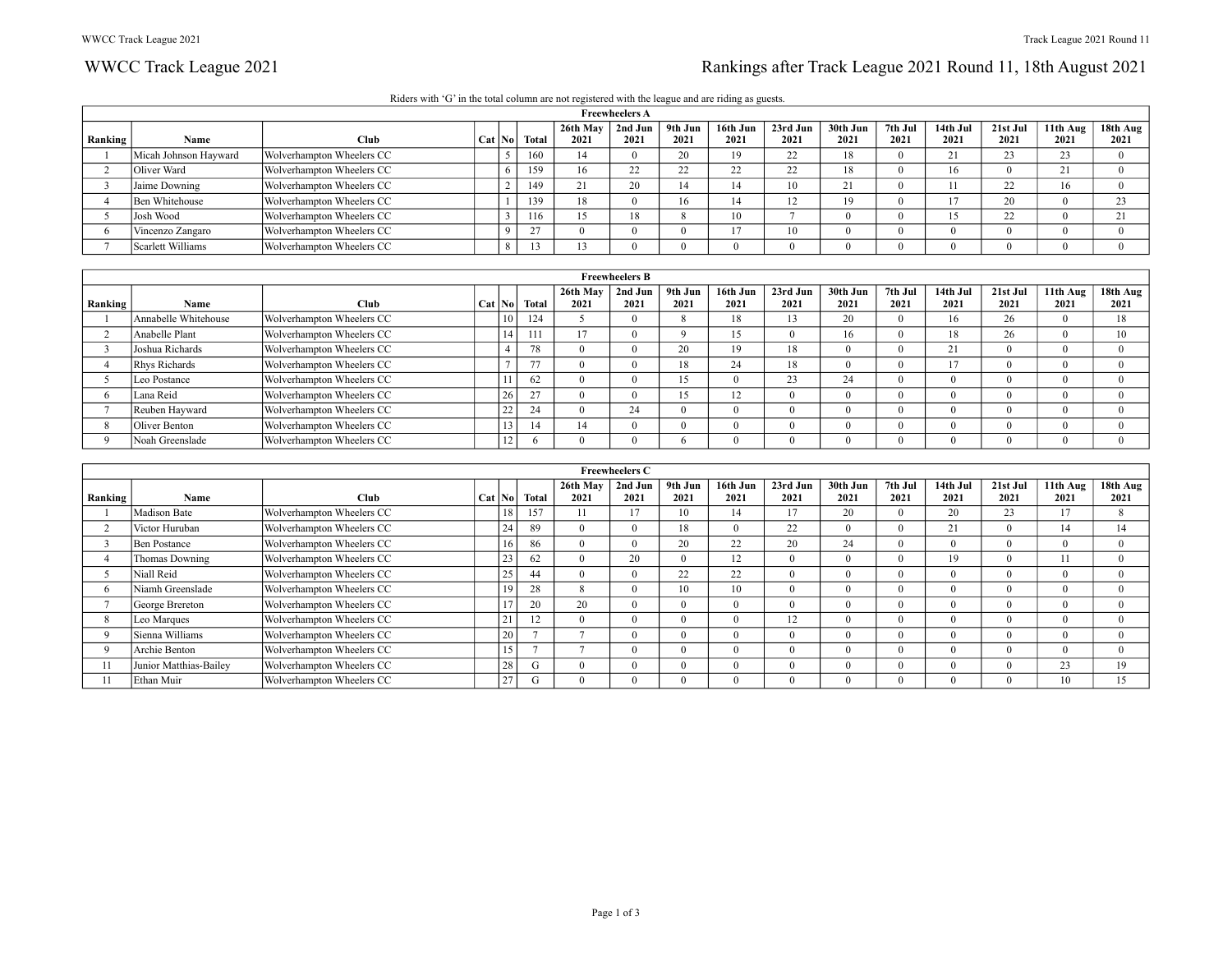|         |                 |                                   |                   |        |              |                  | A League        |                                 |                  |                  |                  |                 |                  |                  |                  |                                 |
|---------|-----------------|-----------------------------------|-------------------|--------|--------------|------------------|-----------------|---------------------------------|------------------|------------------|------------------|-----------------|------------------|------------------|------------------|---------------------------------|
| Ranking | Name            | Club                              |                   | Cat No | <b>Total</b> | 26th May<br>2021 | 2nd Jun<br>2021 | 9th Jun<br>2021                 | 16th Jun<br>2021 | 23rd Jun<br>2021 | 30th Jun<br>2021 | 7th Jul<br>2021 | 14th Jul<br>2021 | 21st Jul<br>2021 | 11th Aug<br>2021 | $18th$ Aug <sup>1</sup><br>2021 |
|         | Thomas White    | Cero - Cycle Division Racing Team | А                 |        | 204          | 33               | 32              | 23                              | $\Omega$         | 29               | 32               | $\Omega$        | 27               |                  | 28               | $\Omega$                        |
|         | Mark McCann     | <b>BC</b> Velo                    | V                 |        | 173          | 18               |                 | 27                              | 28               | 22               |                  | $\Omega$        | 18               |                  | 25               | 35                              |
|         | Stewart Phipps  | Redditch R & P CC                 | $\mathbf{V}$      | 14     | 106          |                  |                 | 26                              | 27               | 26               | 17               | $\Omega$        | 10               |                  | $\Omega$         | $\Omega$                        |
|         | Craig Whittle   | Fred's Race Team                  | $\mathbf{V}$      |        | 106          |                  | 26              |                                 | 19               | $\Omega$         | 14               | $\Omega$        |                  |                  |                  | 18                              |
|         | Mike Cosnett    | Wolverhampton Wheelers CC         | <b>T</b> T        |        | 91           | 13               |                 | 1 <sub>7</sub><br>$\frac{1}{2}$ | 18               | $\Omega$         | 17               | $\Omega$        | 10               |                  |                  |                                 |
| n       | Craig Guy       | Fred's Race Team                  |                   |        | 58           |                  |                 |                                 | $\Omega$         | $\Omega$         |                  | $\Omega$        | 15               |                  | 23               | 20                              |
|         | Jacob Gilkes    | Lichfield City CC                 |                   |        | 54           | 28               | 26              |                                 | $\theta$         | $\Omega$         |                  | $\Omega$        |                  |                  | $\Omega$         |                                 |
| 8       | Paul Wright     | Velo Fixers                       | <b>x</b> <i>x</i> |        | 33           |                  | $\Omega$        |                                 | $^{\circ}$       | 12               |                  | $^{\circ}$      |                  |                  | $^{\circ}$       | 12                              |
| Q       | Karl Ward       |                                   |                   | 14     | 30           |                  | $\Omega$        |                                 | 10               | $\Omega$         |                  | $\Omega$        |                  |                  | $^{\circ}$       | 20                              |
| 10      | Tom Bewick      | Wolverhampton Wheelers CC         |                   | 16     | 20           |                  | $\Omega$        |                                 | $\Omega$         | $\Omega$         | 20               | $\Omega$        |                  |                  | $^{\circ}$       |                                 |
| 11      | John Cooper     | Wolverhampton Wheelers CC         |                   | 19     |              |                  | $\Omega$        |                                 | $\Omega$         | $\Omega$         |                  | $\Omega$        | 11               |                  | $\Omega$         |                                 |
|         | Amelia Southall | RFDA                              | JW                | 10     |              |                  | $\Omega$        |                                 | $\Omega$         | $\Omega$         |                  | $\Omega$        |                  |                  | $\Omega$         |                                 |

|         |                      |                           |              |    |                |                    | <b>B</b> League    |                 |                  |                  |                  |                 |                  |                  |                            |                          |
|---------|----------------------|---------------------------|--------------|----|----------------|--------------------|--------------------|-----------------|------------------|------------------|------------------|-----------------|------------------|------------------|----------------------------|--------------------------|
| Ranking | Name                 | Club                      | Cat   No     |    | Total          | 26th May<br>2021   | 2nd Jun<br>2021    | 9th Jun<br>2021 | 16th Jun<br>2021 | 23rd Jun<br>2021 | 30th Jun<br>2021 | 7th Jul<br>2021 | 14th Jul<br>2021 | 21st Jul<br>2021 | 11th Aug<br>2021           | 18th Aug $\vert$<br>2021 |
|         | Ray Lovell           | Wolverhampton Wheelers CC | B            |    | 217            | 25                 | 32                 | $\gamma$<br>∠∠  | 28               | 31               | 30               |                 | 26               |                  | 23                         |                          |
|         | Carl Hardwick        | Wolverhampton Wheelers CC | $\mathbf{V}$ |    | 179            | 19                 | $\sim$<br>$\sim$ 1 | $\sim$          |                  | 18               | 24               |                 |                  |                  | 24                         | 22                       |
|         | Mark Byard           | Wolverhampton Wheelers CC | $\mathbf{v}$ |    | 150            | 17                 |                    | 16              | 26               | 27               | 21               |                 | $\gamma$         |                  | $^{\circ}$ 1<br>$\angle 1$ |                          |
|         | Dylan Phipps         | Redditch R & P CC         | $\mathbf{B}$ |    | $\overline{a}$ |                    |                    | 19              | 14               |                  | 1 <sub>2</sub>   |                 | 1 <sub>7</sub>   |                  |                            |                          |
|         | Genevieve Billington | Bromsgrove Olympique CC   |              | "  | 63             |                    |                    |                 |                  | 15<br>$\cdot$    | 20               |                 | 28               |                  |                            |                          |
|         | Duncan Evans         | Wolverhampton Wheelers CC | <b>TT</b>    |    |                | $\mathbf{1}$<br>12 |                    | 10              | 10               |                  | 1 <sub>2</sub>   |                 |                  |                  |                            | 12<br>14                 |
|         | Zak White            | Wolverhampton Wheelers CC |              |    |                |                    |                    |                 |                  |                  |                  |                 |                  |                  | 26                         | 20                       |
|         | Oliver Alldritt      | Wolverhampton Wheelers CC |              | 20 |                |                    |                    |                 |                  |                  |                  |                 |                  |                  |                            | 30                       |